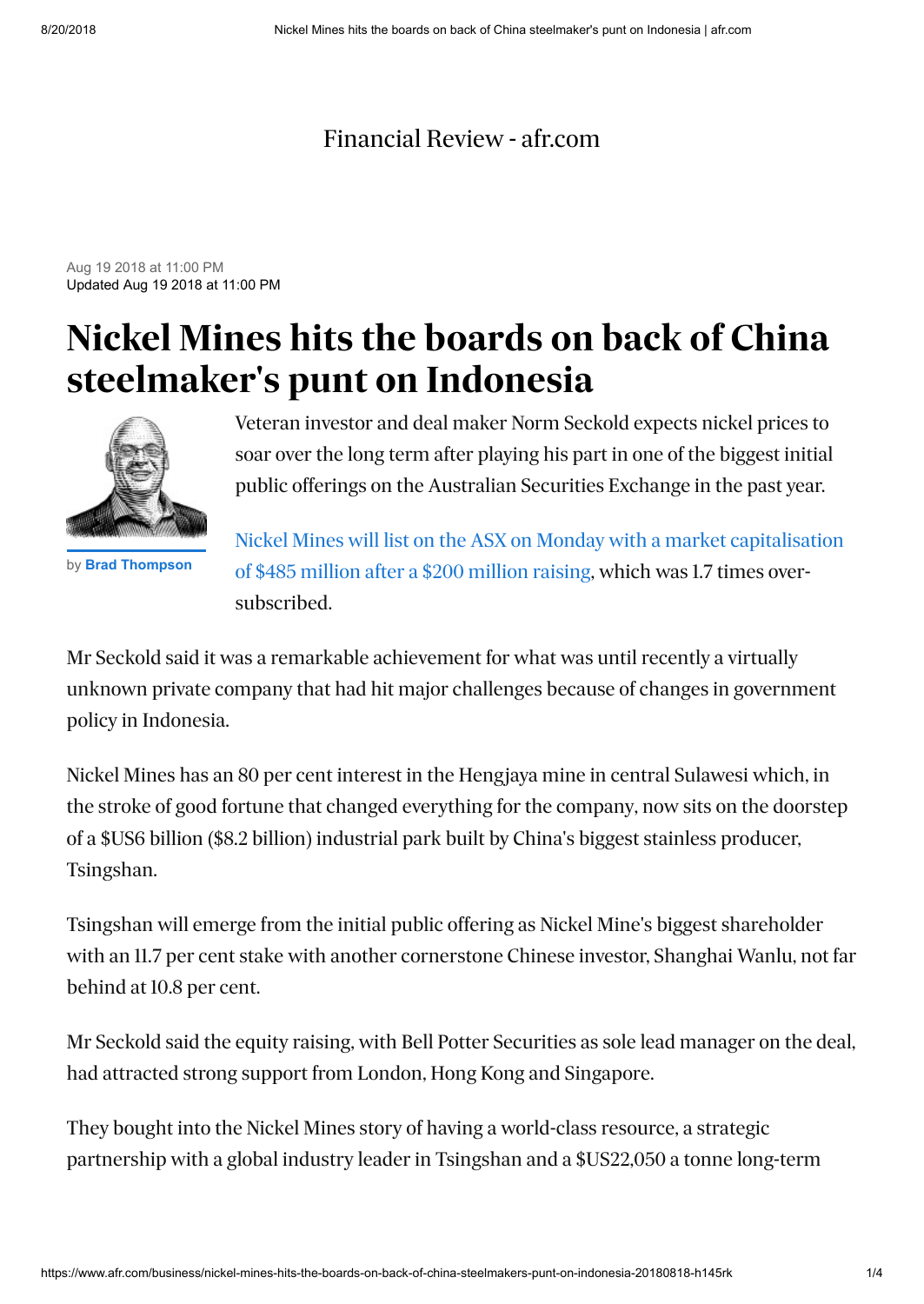price forecast based on nickel supply and expected demand for both stainless steel and as a battery metal.

Mr Seckold, a Nickel Mines director since 2007 and until recently the chairman, joked the company was an overnight success 11 years in the making.

Its original business model of direct shipping ore from the Hengyaya mine to China was cruelled by the Indonesian government banning the export of unprocessed minerals in 2014.

However, a much bigger opportunity opened when Tsingshan opted to embrace Indonesia's desire for downstream processing investment by building nickel pig iron (NPI) and stainless steel capacity at the Indonesia Morowali Industrial Park.

## **Related Quotes**

<span id="page-1-0"></span>

| <b>POS</b>                |  |       |
|---------------------------|--|-------|
| <b>POSEIDON FPO (POS)</b> |  |       |
| $$0.06$ 0.00 0.00%        |  |       |
| volume 0 value 0.0        |  |       |
| <b>5 YEARS</b>            |  | 1 DAY |

Last updated: Updating...

**[View full quote](https://www.afr.com/research-tools/POS/share-prices)**

## **ASX Announcements**

This led to an off-take agreement for Nickel Mines to supply high grade saprolite ore and then a strategic partnership with Tsingshan to collaborate on the funding and and construction of a \$US200 million two-line rotary kiln electric furnace (RKEF) to produce 150,000 tonnes a year of NPI containing 15,000 tonnes of nickel metal equivalent.

The NPI produced can be fed directly into Tsingshan's adjacent stainless steel plant.

A pre-IPO round raised about \$US77 million to help facilitate the deal, including \$US50 million in subscriptions from Tsingshan and Shanghai Wanlu. Nickel Mines can increase its interest in the RKEF project up to 60 per cent after the \$200 capital raising and ASX-listing.

It also has an option to increase that 100 per cent within 12 months of first NPI production for an additional \$US120 million.

Tsingshan already has 20 RKEF lines at Morowali, which boasts a 1.2 gigawatt coal-fired power station and five-star hotel, to feed the stainless steel plant. It wants 26 lines with Nickel Mines building 21 and 22 and with an option to build two more.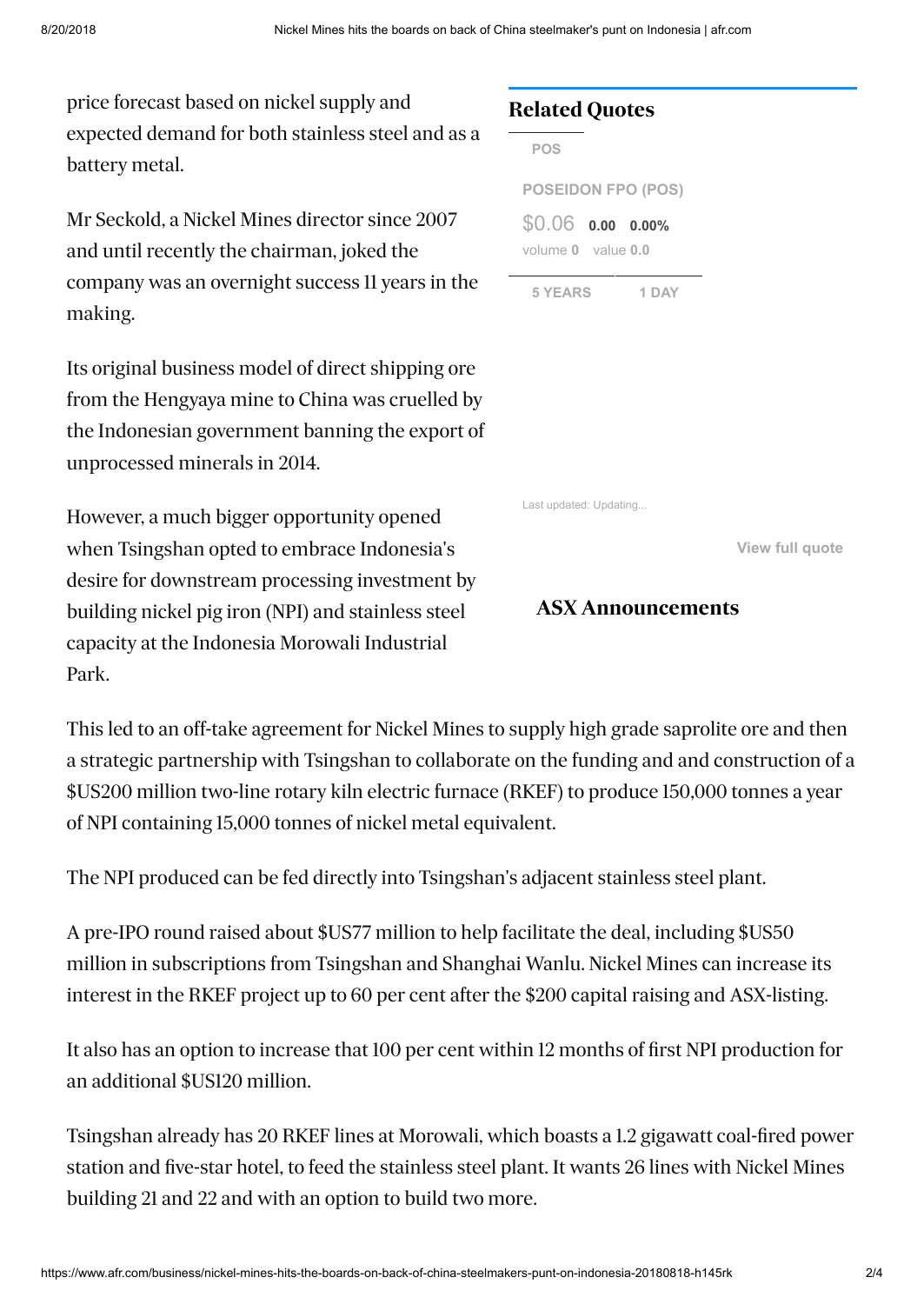Mr Seckold said everything had fallen in place for Nickel Mines when it could have been so different after Indonesia's ban on direct shipping ore to encourage investment.

"The concept of just digging up a bunch of dirt, putting it on a ship and sending it to China was a terrific idea ... but then it all got very complicated with the ore ban," he said.

"But, thanks to a bit of serendipity, Tsingshan decided to build the world's largest integrated stainless steel plant 25 kilometres from us. God bless them.

"They are very good people, good shareholders, good partners and have been fair and honourable."

Wood Mackenzie research attached to the Nickel Mines prospectus suggests a significant shortfall in the nickel market unless the price rises to breathe life into undeveloped or mothballed projects.

[Australian nickel producers BHP Nickel West and Independence Group are attracted renewed](https://www.afr.com/business/bhps-unloved-nickel-west-charges-ahead-with-battery-chemicals-transition-20180805-h13l6a) interest and are moving into downstream processing to meet demand from battery manufacturers and electric vehicle makers.

In another sign of the renewed interest, the Andrew Forrest-backed Poseidon Nickel last week attracted a \$67 million takeover bid from Texas-based private equity fund Black Mountain Metals.

Black Mountain has declared its intention to secure a foothold in Western Australia and said it expects to launch "a substantial nickel production base in coming months".

Mr Seckold acknowledged nickel's reputation as a fickle commodity but said there was a general acceptance in the institutional marketplace that demand for stainless steel and lithium ion batteries would push prices higher over the long term.

"Despite the hiccups going on in the commodity markets at the moment, there's a strong underlying belief that the nickel price is going up and there are significant shortfalls coming," he said

"Stainless steel grew by 10 per cent last year and is forecast to continue to grow at about 6 per cent according to some research. The demand for nickel for batteries is now at about 100,000